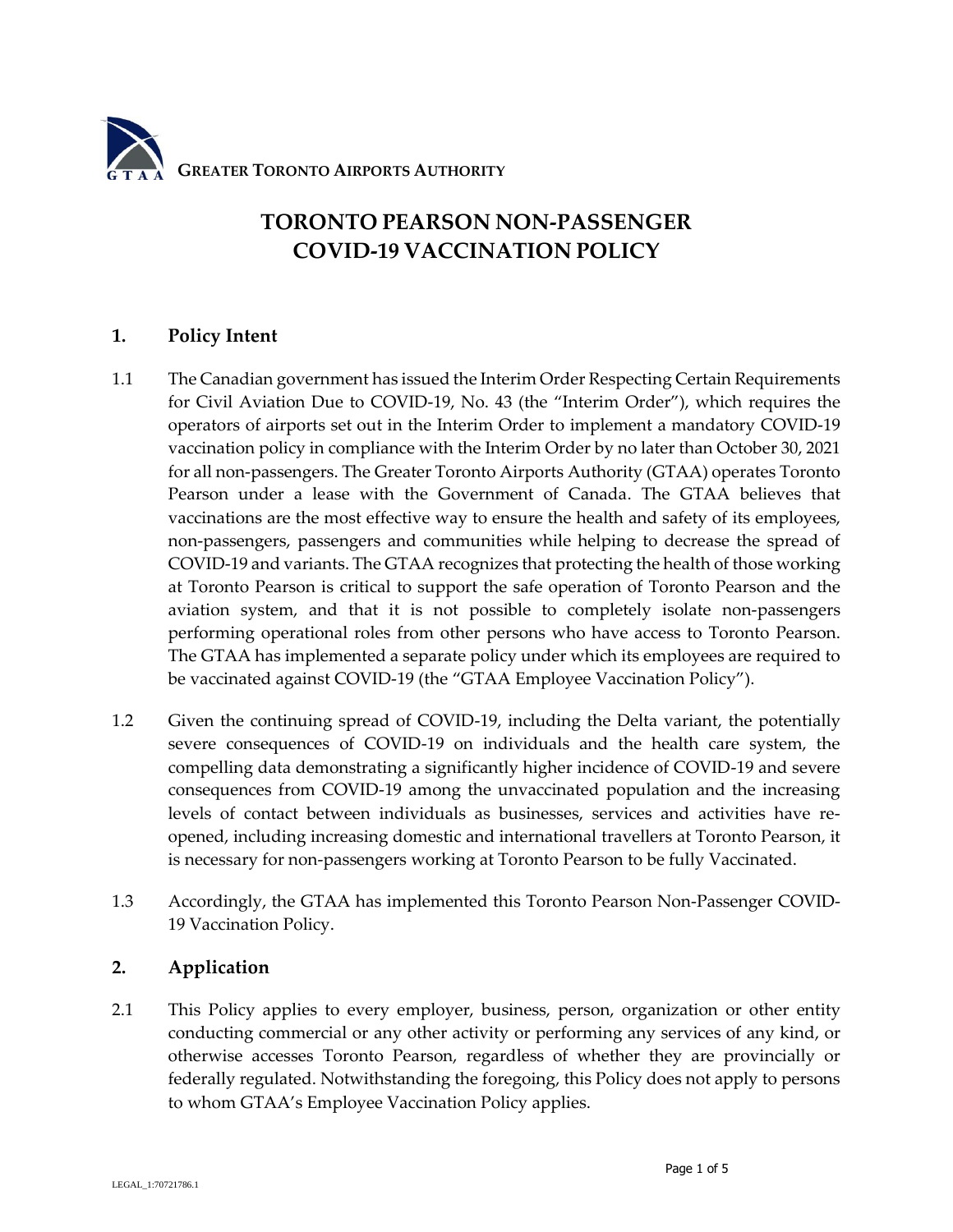# **3. DEFINITIONS**

- (a) "Covered Entities" means all employers, businesses, persons, organizations, or entities to whom this Policy applies as prescribed in Section 2 of this Policy. For greater certainty, GTAA is not a Covered Entity.
- (b) "Covered Person" means the Covered Entity's employees, contractors, agents, personnel, workers, and other persons that work for or perform any activity or service of any kind, or otherwise is otherwise permitted by the Covered Entity to access Toronto Pearson, for or on behalf the Covered Entity, but does not include any person who intends to board an aircraft for a flight.
- (c) "COVID-19" is the disease caused by SARS-CoV-2.
- (d) "CPOH" means the Chief Public Health Officer appointed under subsection 6(1) of the *Public Health Agency of Canada Act.*
- (e) "Molecular Test" means a COVID-19 screening or diagnostic test carried out by an accredited laboratory, including a test performed using the method of polymerase chain reaction (PCR) or reverse transcription loop-mediated isothermal amplification (RT-LAMP).
- (f) "Policy" means this Toronto Pearson COVID-19 Non-Passenger Vaccination Policy, as amended from time to time.
- (g) "Self-Isolation Period" means the greater of (i) the period that is 14 days after a positive COVID-19 test result was received, or (ii) until the person who received the test is not exhibiting any of the following:  $(A)$  a fever;  $(B)$  a cough; and/or  $(C)$ breathing difficulties.
- (h) "Toronto Pearson" means the land and buildings within the geographical boundaries encompassing Toronto Lester B. Pearson International Airport, including restricted and non-restricted areas.
- (i) "Vaccinated" refers to a person who completed, at least 14 days prior, a COVID-19 vaccine dosage regimen if:
	- (i) in the case of a vaccine dosage regimen that uses a COVID-19 vaccine that is authorized for sale in Canada: (i) the vaccine has been administered to the person in accordance with its labelling, or (ii) the Minister of Health determines, on the recommendation of the CPOH, that the regimen is suitable, having regard to the scientific evidence related to the efficacy of that regimen in preventing the introduction or spread of COVID-19 or any other factor relevant to preventing the introduction or spread of COVID-19; or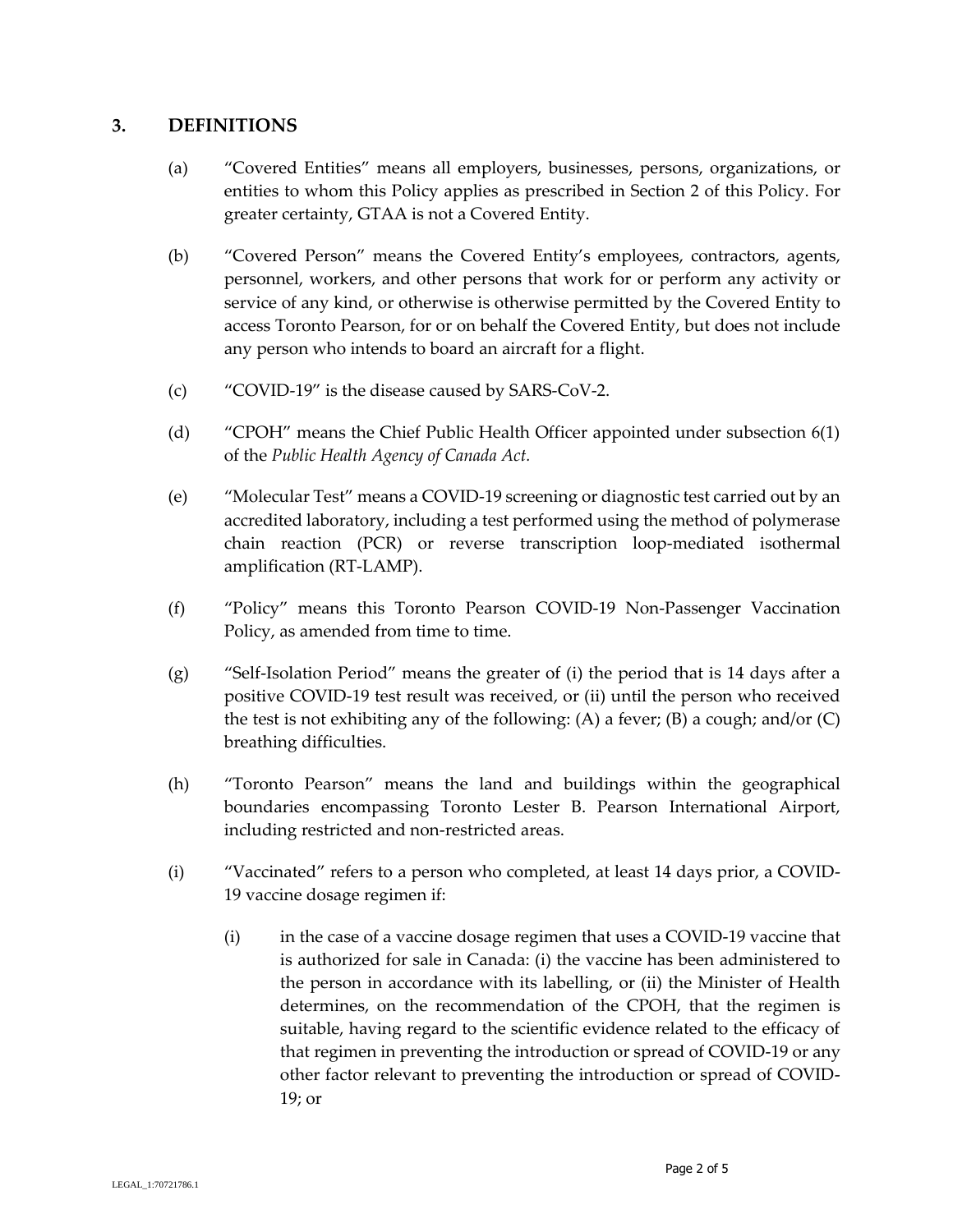(ii) in all other cases: (i) the vaccines of the regimen is authorized for sale in Canada or in another jurisdiction, and (ii) the Minister of Health determines, on the recommendation of the CPOH, that the vaccines and the regimen are suitable, having regard to the scientific evidence related to the efficacy of that regimen and the vaccines in preventing the introduction or spread of COVID-19 or any other factor relevant to preventing the introduction or spread of COVID-19.

For greater certainty, a person is considered to be Vaccinated for the purposes of this Policy 14 days after receiving (i) the second dose of the Pfizer-BioNTech, Moderna or AstraZeneca COVID-19 vaccine regimen, or a combination thereof; or (ii) one dose of the Janssen/Johnson & Johnson COVID-19 vaccine regimen; provided that the foregoing is subject to change based on the recommendations of the CPHO.

## **4. Policy Requirements, Roles & Responsibilities**

#### 4.1 **Mandatory Vaccination**

All Covered Persons who are more than 12 years and 4 months of age, other than a person who intends to board an aircraft for a flight, must be fully vaccinated by October 30, 2021 before accessing Toronto Pearson.

#### 4.2 **Vaccination Policy Requirement**

- (a) All Covered Entities must have in place a mandatory COVID-19 vaccination policy by October 30, 2021 (the "Mandatory Policy"), signed by an accountable executive, that:
	- (i) applies to all Covered Persons, regardless of whether or not they access the restricted area at Toronto Pearson;
	- (ii) requires all Covered Persons who are more than 12 years and four months of age to be Vaccinated by October 30, 2021, and in any event before accessing Toronto Pearson (the "Vaccination Requirement");
	- (iii) provides for a procedure for granting exemptions to the Vaccination Requirement (an "Exemption") for Covered Persons who (A) are not Vaccinated due to a certified medical condition or other bona fide reason protected under applicable human rights legislation or (B) has received their first dose of a COVID-19 vaccine dosage regimen by October 30, 2021;
	- (iv) for all Covered Persons who have been granted an exemption pursuant to the Covered Entity's exemption procedure (an "Exempt Person"), provide for a procedure for: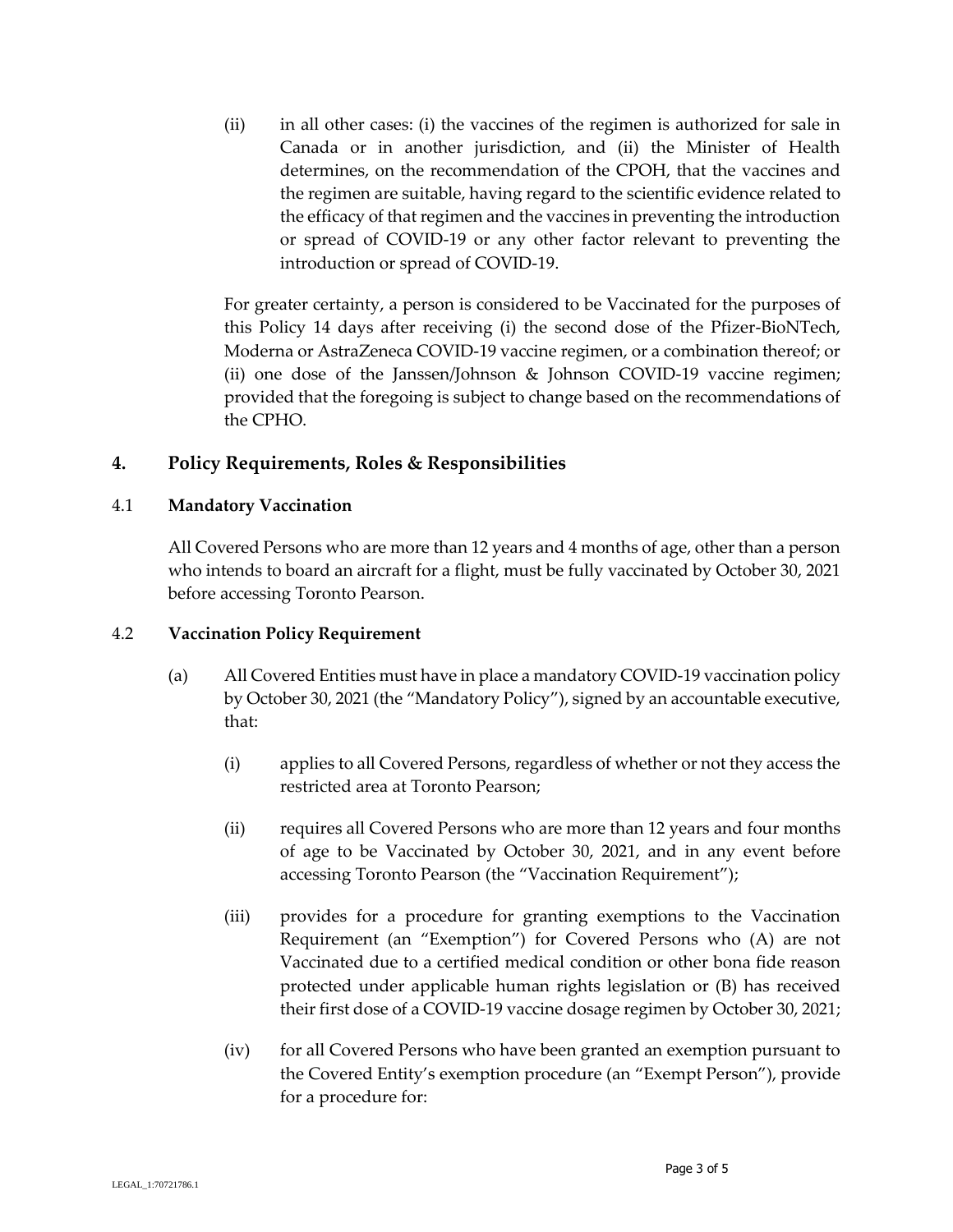- (A) issuing a document (Transport Canada exemption form) to the Exempt Person confirming that such person has been granted an Exemption;
- (B) (1) ensuring that a person who has been granted an Exemption is tested for COVID-19, at least twice every week at the expense of the Covered Entity and, (2) receiving a Molecular Test in the event of a positive test under (1) of this paragraph; and
- (C) prohibiting any Exempt Person who receives a positive test result under paragraph (iv)(B), above, from accessing Toronto Pearson until the end of the Self-Isolation Period and for ensuring that such person is exempt from the testing requirements set out in paragraph (iv)(B)(1), above, for a period of 180 days after the person received a positive result from a Molecular Test;
- (v) enables the Covered Entity to (A) verify compliance by Covered Persons with the Vaccination Requirement, unless they are determined to be an Exempt Person, and (B) verify that Exempt Persons are complying with the Testing Requirements, and, in each case, address issues of non-compliance with the Vaccination Requirement or Testing Requirement, as applicable.
- (vi) contains:
	- (A) privacy and confidentiality provisions to protect the personal information, including health information, of Covered Persons in accordance with applicable privacy laws; and
	- (B) provisions describing the health and safety precautions applicable to Exempt Persons and procedure for verifying compliance with such precautions.

# 4.3 **Attestation and Verification Requirement**

All Covered Entities must attest upon the request of the GTAA that they have put in place the Mandatory Policy by completing the attestation form (see Related Policies/Procedures below). In addition, all Covered Entities must provide their Mandatory Policy to the GTAA immediately upon request which the GTAA may disclose to the Minister of Transport.

#### 4.4 **Requirement to Notify GTAA - Pass Office Restricted Area Identity Card**

Upon request of the GTAA, all Covered Entities must promptly disclose to the GTAA once their Covered Persons are either Vaccinated or granted an Exemption in order to enable the GTAA to take the actions necessary to update their Restricted Area Identify Cards for